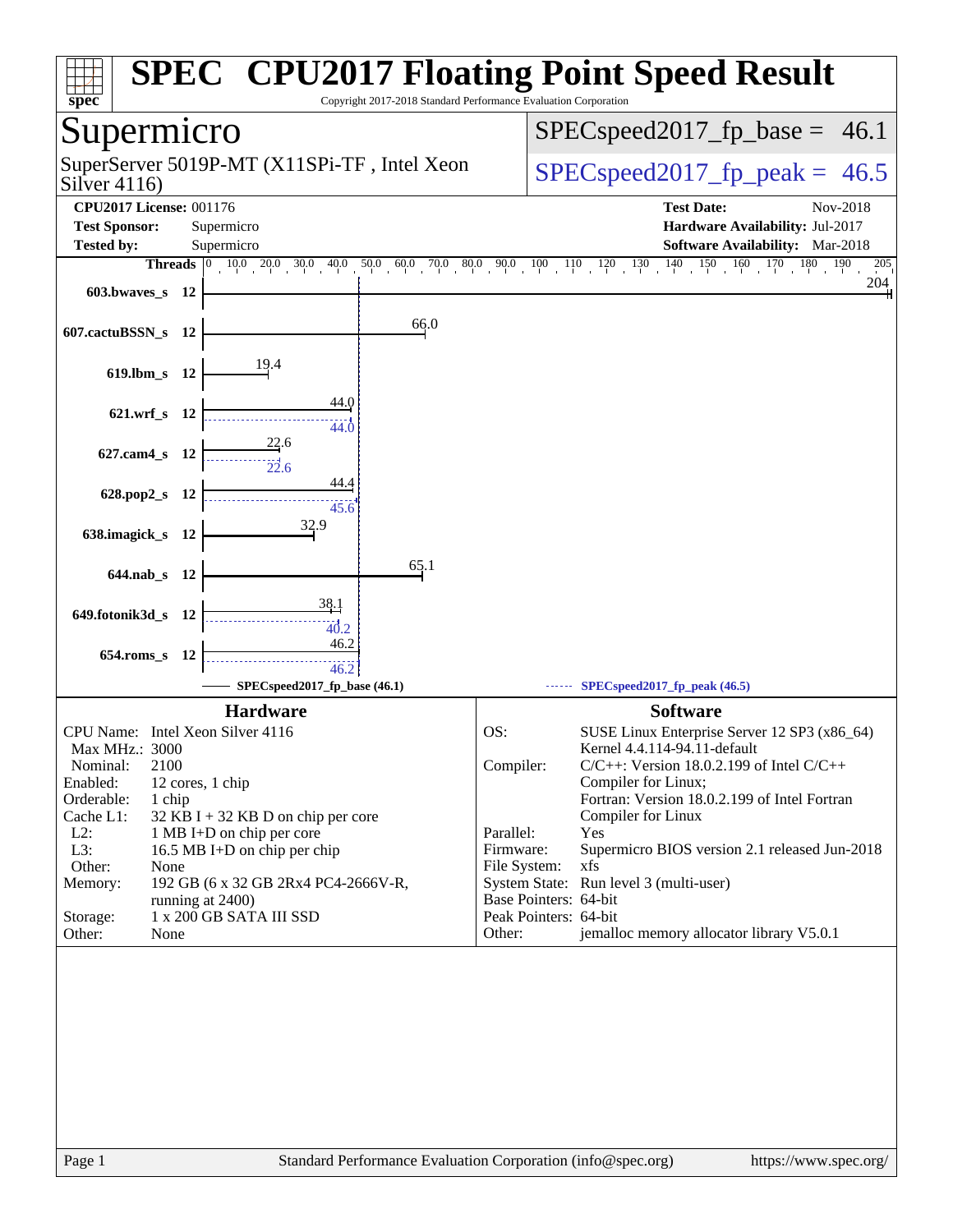

Copyright 2017-2018 Standard Performance Evaluation Corporation

## Supermicro

Silver 4116) SuperServer 5019P-MT (X11SPi-TF, Intel Xeon  $S^{2}$  SPECspeed 2017 fp\_peak = 46.5

 $SPECspeed2017_fp\_base = 46.1$ 

**[CPU2017 License:](http://www.spec.org/auto/cpu2017/Docs/result-fields.html#CPU2017License)** 001176 **[Test Date:](http://www.spec.org/auto/cpu2017/Docs/result-fields.html#TestDate)** Nov-2018 **[Test Sponsor:](http://www.spec.org/auto/cpu2017/Docs/result-fields.html#TestSponsor)** Supermicro **[Hardware Availability:](http://www.spec.org/auto/cpu2017/Docs/result-fields.html#HardwareAvailability)** Jul-2017 **[Tested by:](http://www.spec.org/auto/cpu2017/Docs/result-fields.html#Testedby)** Supermicro **[Software Availability:](http://www.spec.org/auto/cpu2017/Docs/result-fields.html#SoftwareAvailability)** Mar-2018

#### **[Results Table](http://www.spec.org/auto/cpu2017/Docs/result-fields.html#ResultsTable)**

|                             | <b>Base</b>    |                |              |                |       |                | <b>Peak</b> |                |                |              |                |              |                |              |
|-----------------------------|----------------|----------------|--------------|----------------|-------|----------------|-------------|----------------|----------------|--------------|----------------|--------------|----------------|--------------|
| <b>Benchmark</b>            | <b>Threads</b> | <b>Seconds</b> | <b>Ratio</b> | <b>Seconds</b> | Ratio | <b>Seconds</b> | Ratio       | <b>Threads</b> | <b>Seconds</b> | <b>Ratio</b> | <b>Seconds</b> | <b>Ratio</b> | <b>Seconds</b> | <b>Ratio</b> |
| 603.bwayes s                | 12             | 288            | 205          | 289            | 204   | 290            | 203         | 12             | 288            | 205          | 289            | 204          | 290            | 203          |
| 607.cactuBSSN s             | 12             | 252            | 66.1         | 253            | 66.0  | 253            | 65.8        | 12             | 252            | 66.1         | 253            | 66.0         | 253            | 65.8         |
| $619.1$ bm s                | 12             | 270            | 19.4         | 270            | 19.4  | 270            | 19.4        | 12             | 270            | <u>19.4</u>  | 270            | 19.4         | 270            | 19.4         |
| $621$ wrf s                 | 12             | 301            | 44.0         | 300            | 44.1  | 302            | 43.8        | 12             | 300            | 44.1         | 302            | 43.7         | 301            | 44.0         |
| $627$ .cam4 s               | 12             | 391            | 22.7         | 392            | 22.6  | 393            | 22.6        | 12             | 391            | 22.6         | <u>391</u>     | 22.6         | 391            | 22.6         |
| $628.pop2_s$                | 12             | 267            | 44.4         | 267            | 44.5  | 267            | 44.4        | 12             | 261            | 45.5         | 260            | 45.6         | 260            | 45.6         |
| 638.imagick_s               | 12             | 439            | 32.9         | 437            | 33.0  | 439            | 32.8        | 12             | 439            | 32.9         | 437            | 33.0         | 439            | 32.8         |
| $644$ .nab s                | 12             | 268            | 65.2         | 268            | 65.1  | 268            | 65.1        | 12             | 268            | 65.2         | 268            | 65.1         | 268            | 65.1         |
| 649.fotonik3d s             | 12             | 224            | 40.7         | 240            | 37.9  | 239            | 38.1        | 12             | 226            | 40.4         | 227            | 40.2         | 227            | 40.2         |
| $654$ .roms s               | 12             | 340            | 46.4         | 342            | 46.1  | 341            | 46.2        | 12             | 340            | 46.3         | 341            | 46.2         | 342            | 46.1         |
| $SPEC speed2017_fp\_base =$ |                |                | 46.1         |                |       |                |             |                |                |              |                |              |                |              |

**[SPECspeed2017\\_fp\\_peak =](http://www.spec.org/auto/cpu2017/Docs/result-fields.html#SPECspeed2017fppeak) 46.5**

Results appear in the [order in which they were run.](http://www.spec.org/auto/cpu2017/Docs/result-fields.html#RunOrder) Bold underlined text [indicates a median measurement](http://www.spec.org/auto/cpu2017/Docs/result-fields.html#Median).

#### **[Operating System Notes](http://www.spec.org/auto/cpu2017/Docs/result-fields.html#OperatingSystemNotes)**

Stack size set to unlimited using "ulimit -s unlimited"

#### **[General Notes](http://www.spec.org/auto/cpu2017/Docs/result-fields.html#GeneralNotes)**

Environment variables set by runcpu before the start of the run: KMP\_AFFINITY = "granularity=fine,compact" LD\_LIBRARY\_PATH = "/home/cpu2017/lib/ia32:/home/cpu2017/lib/intel64:/home/cpu2017/je5.0.1-32:/home/cpu2017/je5.0.1-64" OMP\_STACKSIZE = "192M"

 Binaries compiled on a system with 1x Intel Core i7-6700K CPU + 32GB RAM memory using Redhat Enterprise Linux 7.5 Transparent Huge Pages enabled by default Prior to runcpu invocation Filesystem page cache synced and cleared with: sync; echo 3> /proc/sys/vm/drop\_caches

 Yes: The test sponsor attests, as of date of publication, that CVE-2017-5754 (Meltdown) is mitigated in the system as tested and documented. Yes: The test sponsor attests, as of date of publication, that CVE-2017-5753 (Spectre variant 1) is mitigated in the system as tested and documented. Yes: The test sponsor attests, as of date of publication, that CVE-2017-5715 (Spectre variant 2) is mitigated in the system as tested and documented. jemalloc, a general purpose malloc implementation built with the RedHat Enterprise 7.5, and the system compiler gcc 4.8.5 sources available from jemalloc.net or <https://github.com/jemalloc/jemalloc/releases>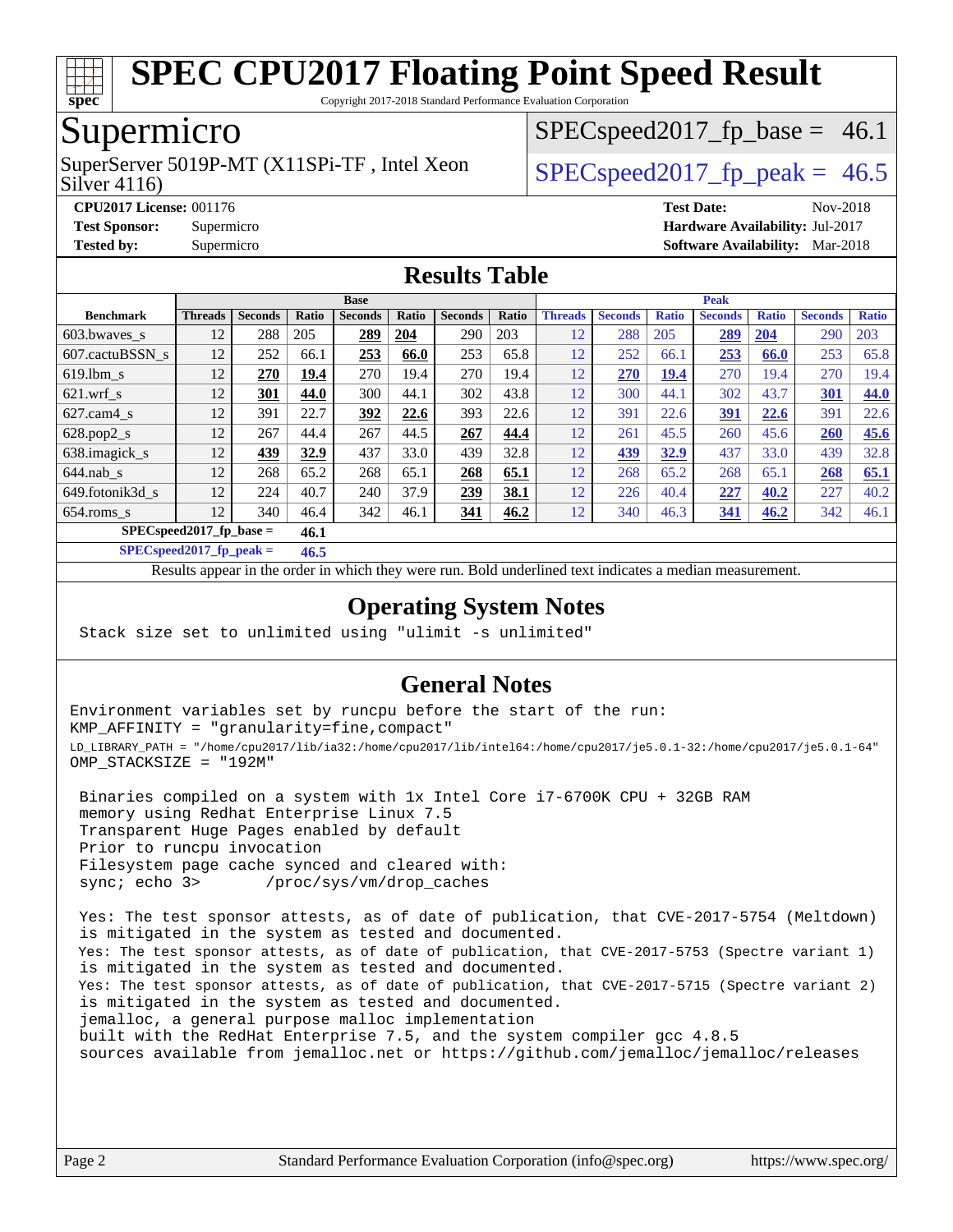

Copyright 2017-2018 Standard Performance Evaluation Corporation

## Supermicro

Silver 4116) SuperServer 5019P-MT  $(X11SPi-TF)$ , Intel Xeon  $\big|$  [SPECspeed2017\\_fp\\_peak =](http://www.spec.org/auto/cpu2017/Docs/result-fields.html#SPECspeed2017fppeak) 46.5

 $SPECspeed2017_fp\_base = 46.1$ 

**[CPU2017 License:](http://www.spec.org/auto/cpu2017/Docs/result-fields.html#CPU2017License)** 001176 **[Test Date:](http://www.spec.org/auto/cpu2017/Docs/result-fields.html#TestDate)** Nov-2018 **[Test Sponsor:](http://www.spec.org/auto/cpu2017/Docs/result-fields.html#TestSponsor)** Supermicro **[Hardware Availability:](http://www.spec.org/auto/cpu2017/Docs/result-fields.html#HardwareAvailability)** Jul-2017 **[Tested by:](http://www.spec.org/auto/cpu2017/Docs/result-fields.html#Testedby)** Supermicro **[Software Availability:](http://www.spec.org/auto/cpu2017/Docs/result-fields.html#SoftwareAvailability)** Mar-2018

#### **[Platform Notes](http://www.spec.org/auto/cpu2017/Docs/result-fields.html#PlatformNotes)**

Page 3 Standard Performance Evaluation Corporation [\(info@spec.org\)](mailto:info@spec.org) <https://www.spec.org/> BIOS Settings: Hyper-Threading [ALL] = Disable LLC dead line alloc = Disable Patrol Scrub = Disable Sysinfo program /home/cpu2017/bin/sysinfo Rev: r5974 of 2018-05-19 9bcde8f2999c33d61f64985e45859ea9 running on linux-cyyj Mon Nov 5 23:52:00 2018 SUT (System Under Test) info as seen by some common utilities. For more information on this section, see <https://www.spec.org/cpu2017/Docs/config.html#sysinfo> From /proc/cpuinfo model name : Intel(R) Xeon(R) Silver 4116 CPU @ 2.10GHz 1 "physical id"s (chips) 12 "processors" cores, siblings (Caution: counting these is hw and system dependent. The following excerpts from /proc/cpuinfo might not be reliable. Use with caution.) cpu cores : 12 siblings : 12 physical 0: cores 0 1 2 3 4 5 8 9 10 11 12 13 From lscpu: Architecture: x86\_64 CPU op-mode(s): 32-bit, 64-bit Byte Order: Little Endian  $CPU(s):$  12 On-line CPU(s) list: 0-11 Thread(s) per core: 1 Core(s) per socket: 12 Socket(s): 1 NUMA node(s): 1 Vendor ID: GenuineIntel CPU family: 6 Model: 85 Model name: Intel(R) Xeon(R) Silver 4116 CPU @ 2.10GHz Stepping: 4 CPU MHz: 2101.000 CPU max MHz: 2101.0000 CPU min MHz: 800.0000 BogoMIPS: 4199.99 Virtualization: VT-x L1d cache: 32K L1i cache: 32K L2 cache: 1024K L3 cache: 16896K NUMA node0 CPU(s): 0-11 **(Continued on next page)**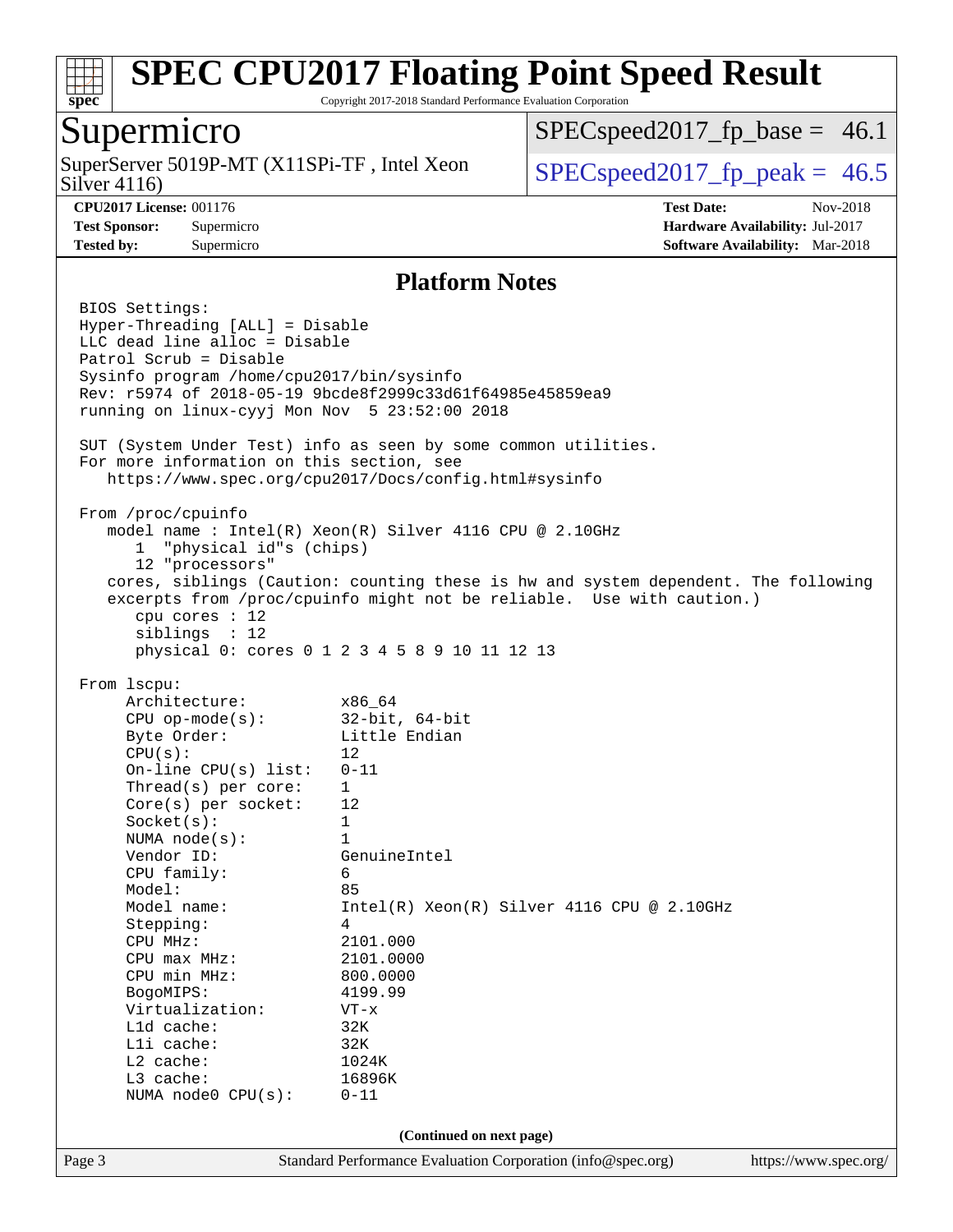

Copyright 2017-2018 Standard Performance Evaluation Corporation

### Supermicro

Silver 4116) SuperServer 5019P-MT (X11SPi-TF, Intel Xeon  $S^{2}$  SPECspeed 2017 fp\_peak = 46.5

 $SPECspeed2017_fp\_base = 46.1$ 

**[Tested by:](http://www.spec.org/auto/cpu2017/Docs/result-fields.html#Testedby)** Supermicro **[Software Availability:](http://www.spec.org/auto/cpu2017/Docs/result-fields.html#SoftwareAvailability)** Mar-2018

**[CPU2017 License:](http://www.spec.org/auto/cpu2017/Docs/result-fields.html#CPU2017License)** 001176 **[Test Date:](http://www.spec.org/auto/cpu2017/Docs/result-fields.html#TestDate)** Nov-2018 **[Test Sponsor:](http://www.spec.org/auto/cpu2017/Docs/result-fields.html#TestSponsor)** Supermicro **[Hardware Availability:](http://www.spec.org/auto/cpu2017/Docs/result-fields.html#HardwareAvailability)** Jul-2017

#### **[Platform Notes \(Continued\)](http://www.spec.org/auto/cpu2017/Docs/result-fields.html#PlatformNotes)**

Flags: fpu vme de pse tsc msr pae mce cx8 apic sep mtrr pge mca cmov pat pse36 clflush dts acpi mmx fxsr sse sse2 ss ht tm pbe syscall nx pdpe1gb rdtscp lm constant\_tsc art arch\_perfmon pebs bts rep\_good nopl xtopology nonstop\_tsc aperfmperf eagerfpu pni pclmulqdq dtes64 monitor ds\_cpl vmx smx est tm2 ssse3 sdbg fma cx16 xtpr pdcm pcid dca sse4\_1 sse4\_2 x2apic movbe popcnt tsc\_deadline\_timer aes xsave avx f16c rdrand lahf\_lm abm 3dnowprefetch ida arat epb invpcid\_single pln pts dtherm intel\_pt rsb\_ctxsw spec\_ctrl retpoline kaiser tpr\_shadow vnmi flexpriority ept vpid fsgsbase tsc\_adjust bmi1 hle avx2 smep bmi2 erms invpcid rtm cqm mpx avx512f avx512dq rdseed adx smap clflushopt clwb avx512cd avx512bw avx512vl xsaveopt xsavec xgetbv1 cqm\_llc cqm\_occup\_llc pku ospke /proc/cpuinfo cache data cache size : 16896 KB From numactl --hardware WARNING: a numactl 'node' might or might not correspond to a physical chip. available: 1 nodes (0) node 0 cpus: 0 1 2 3 4 5 6 7 8 9 10 11 node 0 size: 192078 MB node 0 free: 184157 MB node distances: node 0 0: 10 From /proc/meminfo MemTotal: 196688852 kB HugePages\_Total: 0 Hugepagesize: 2048 kB From /etc/\*release\* /etc/\*version\* SuSE-release: SUSE Linux Enterprise Server 12 (x86\_64) VERSION = 12 PATCHLEVEL = 3 # This file is deprecated and will be removed in a future service pack or release. # Please check /etc/os-release for details about this release. os-release: NAME="SLES" VERSION="12-SP3" VERSION\_ID="12.3" PRETTY\_NAME="SUSE Linux Enterprise Server 12 SP3" ID="sles" ANSI\_COLOR="0;32" CPE\_NAME="cpe:/o:suse:sles:12:sp3" uname -a: Linux linux-cyyj 4.4.114-94.11-default #1 SMP Thu Feb 1 19:28:26 UTC 2018 (4309ff9) **(Continued on next page)**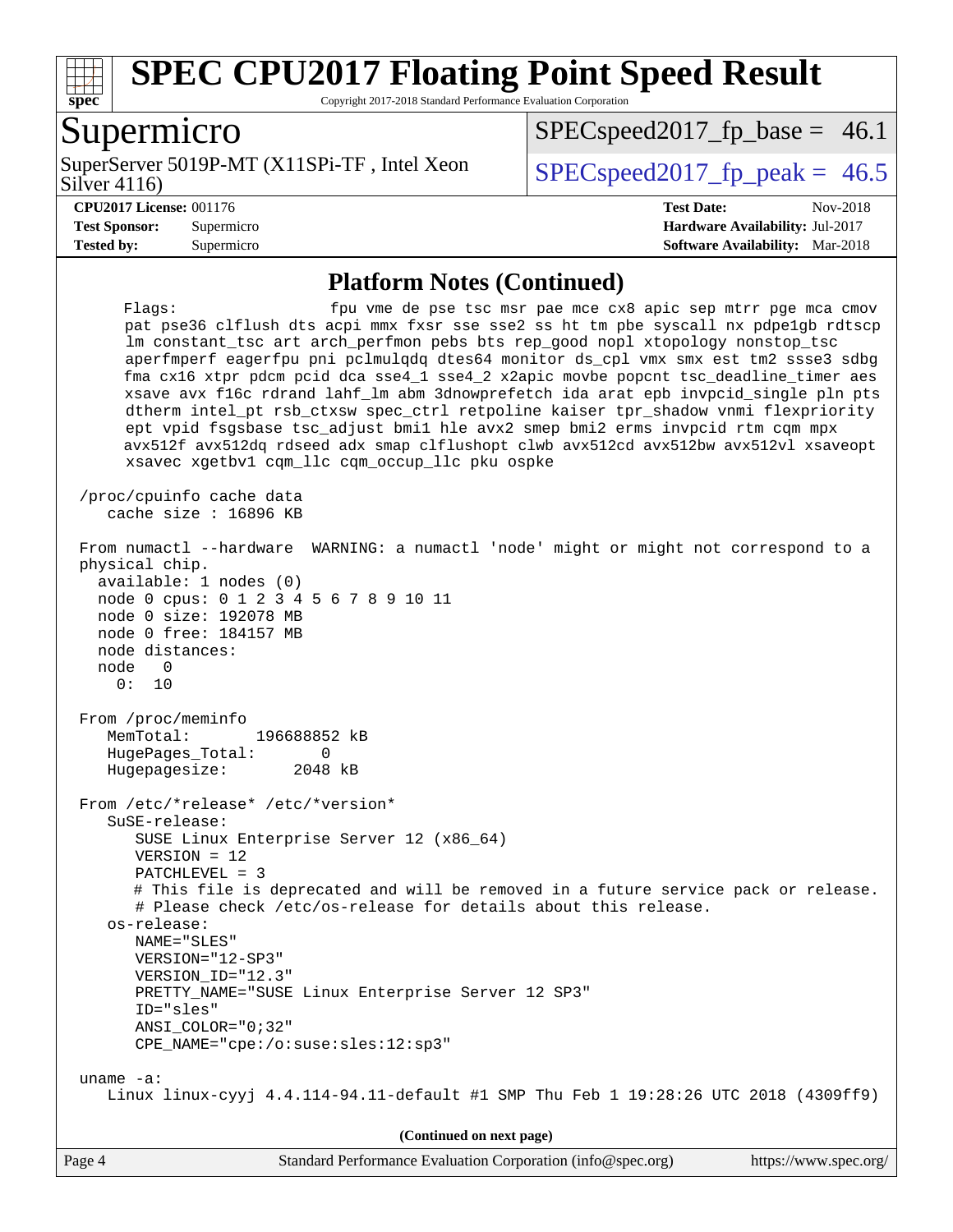

Copyright 2017-2018 Standard Performance Evaluation Corporation

#### Supermicro

Silver 4116) SuperServer 5019P-MT (X11SPi-TF, Intel Xeon  $S^{2}$  SPECspeed 2017 fp\_peak = 46.5

 $SPECspeed2017_fp\_base = 46.1$ 

**[CPU2017 License:](http://www.spec.org/auto/cpu2017/Docs/result-fields.html#CPU2017License)** 001176 **[Test Date:](http://www.spec.org/auto/cpu2017/Docs/result-fields.html#TestDate)** Nov-2018 **[Test Sponsor:](http://www.spec.org/auto/cpu2017/Docs/result-fields.html#TestSponsor)** Supermicro **[Hardware Availability:](http://www.spec.org/auto/cpu2017/Docs/result-fields.html#HardwareAvailability)** Jul-2017 **[Tested by:](http://www.spec.org/auto/cpu2017/Docs/result-fields.html#Testedby)** Supermicro **[Software Availability:](http://www.spec.org/auto/cpu2017/Docs/result-fields.html#SoftwareAvailability)** Mar-2018

#### **[Platform Notes \(Continued\)](http://www.spec.org/auto/cpu2017/Docs/result-fields.html#PlatformNotes)**

x86\_64 x86\_64 x86\_64 GNU/Linux

Kernel self-reported vulnerability status:

 CVE-2017-5754 (Meltdown): Mitigation: PTI CVE-2017-5753 (Spectre variant 1): Mitigation: Barriers CVE-2017-5715 (Spectre variant 2): Mitigation: IBRS+IBPB

run-level 3 Nov 5 16:53

 SPEC is set to: /home/cpu2017 Filesystem Type Size Used Avail Use% Mounted on /dev/sda3 xfs 145G 31G 114G 22% /home

 Additional information from dmidecode follows. WARNING: Use caution when you interpret this section. The 'dmidecode' program reads system data which is "intended to allow hardware to be accurately determined", but the intent may not be met, as there are frequent changes to hardware, firmware, and the "DMTF SMBIOS" standard. BIOS American Megatrends Inc. 2.1 06/14/2018 Memory: 2x NO DIMM NO DIMM 6x Samsung M393A4K40BB2-CTD 32 GB 2 rank 2666, configured at 2400

(End of data from sysinfo program)

#### **[Compiler Version Notes](http://www.spec.org/auto/cpu2017/Docs/result-fields.html#CompilerVersionNotes)**

| 619.1bm_s(base) 638.imagick_s(base, peak) 644.nab_s(base, peak)<br>CC                                                                                                                                                                |  |  |  |  |
|--------------------------------------------------------------------------------------------------------------------------------------------------------------------------------------------------------------------------------------|--|--|--|--|
| icc (ICC) 18.0.2 20180210<br>Copyright (C) 1985-2018 Intel Corporation. All rights reserved.                                                                                                                                         |  |  |  |  |
| $CC$ 619.1bm $s$ (peak)                                                                                                                                                                                                              |  |  |  |  |
| icc (ICC) 18.0.2 20180210<br>Copyright (C) 1985-2018 Intel Corporation. All rights reserved.                                                                                                                                         |  |  |  |  |
| FC 607.cactuBSSN s(base, peak)                                                                                                                                                                                                       |  |  |  |  |
| icpc (ICC) 18.0.2 20180210<br>Copyright (C) 1985-2018 Intel Corporation. All rights reserved.                                                                                                                                        |  |  |  |  |
| (Continued on next page)                                                                                                                                                                                                             |  |  |  |  |
| <u>a sua misa musicalità di controllato di controllato di controllato di controllato di controllato di controllato di controllato di controllato di controllato di controllato di controllato di controllato di controllato di c</u> |  |  |  |  |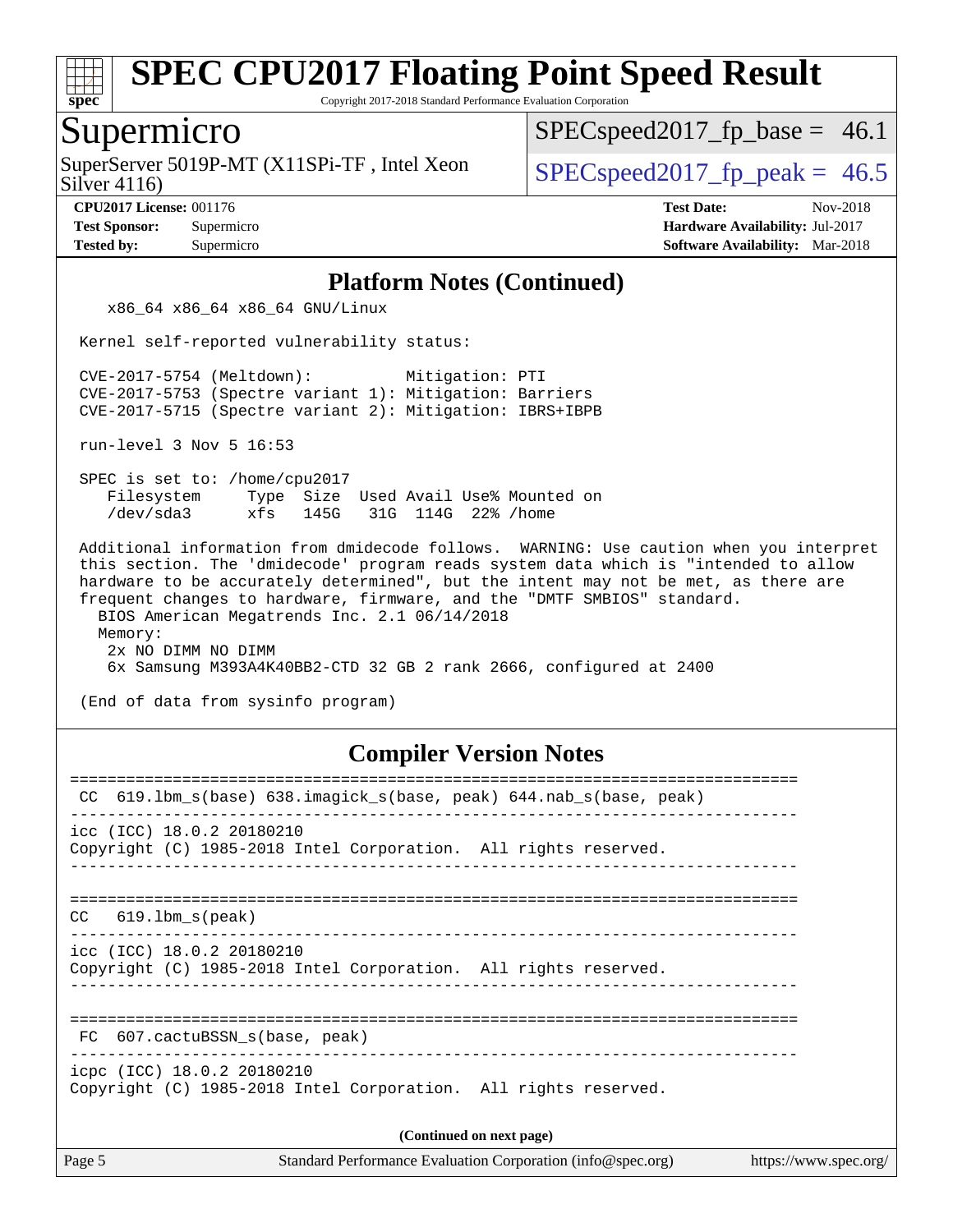

Copyright 2017-2018 Standard Performance Evaluation Corporation

## Supermicro

Silver 4116) SuperServer 5019P-MT (X11SPi-TF, Intel Xeon  $Solve(4116)$ 

 $SPEC speed2017_fp\_base = 46.1$ 

**[CPU2017 License:](http://www.spec.org/auto/cpu2017/Docs/result-fields.html#CPU2017License)** 001176 **[Test Date:](http://www.spec.org/auto/cpu2017/Docs/result-fields.html#TestDate)** Nov-2018 **[Test Sponsor:](http://www.spec.org/auto/cpu2017/Docs/result-fields.html#TestSponsor)** Supermicro **[Hardware Availability:](http://www.spec.org/auto/cpu2017/Docs/result-fields.html#HardwareAvailability)** Jul-2017 **[Tested by:](http://www.spec.org/auto/cpu2017/Docs/result-fields.html#Testedby)** Supermicro **[Software Availability:](http://www.spec.org/auto/cpu2017/Docs/result-fields.html#SoftwareAvailability)** Mar-2018

#### **[Compiler Version Notes \(Continued\)](http://www.spec.org/auto/cpu2017/Docs/result-fields.html#CompilerVersionNotes)**

| icc (ICC) 18.0.2 20180210                                                                        |                               |
|--------------------------------------------------------------------------------------------------|-------------------------------|
| Copyright (C) 1985-2018 Intel Corporation. All rights reserved.<br>ifort (IFORT) 18.0.2 20180210 |                               |
| Copyright (C) 1985-2018 Intel Corporation. All rights reserved.                                  |                               |
|                                                                                                  |                               |
|                                                                                                  |                               |
| 603.bwaves_s(base) 649.fotonik3d_s(base) 654.roms_s(base, peak)<br>FC.                           |                               |
| ifort (IFORT) 18.0.2 20180210                                                                    |                               |
| Copyright (C) 1985-2018 Intel Corporation. All rights reserved.                                  |                               |
|                                                                                                  |                               |
|                                                                                                  |                               |
| FC 603.bwaves_s(peak) 649.fotonik3d_s(peak)                                                      |                               |
| ifort (IFORT) 18.0.2 20180210                                                                    |                               |
| Copyright (C) 1985-2018 Intel Corporation. All rights reserved.                                  |                               |
|                                                                                                  |                               |
|                                                                                                  |                               |
| CC 621.wrf_s(base) 627.cam4_s(base, peak) 628.pop2_s(base)                                       |                               |
| ifort (IFORT) 18.0.2 20180210                                                                    | ----------------------------- |
| Copyright (C) 1985-2018 Intel Corporation. All rights reserved.                                  |                               |
| icc (ICC) 18.0.2 20180210                                                                        |                               |
| Copyright (C) 1985-2018 Intel Corporation. All rights reserved.                                  |                               |
|                                                                                                  |                               |
| $CC$ 621.wrf_s(peak) 628.pop2_s(peak)                                                            |                               |
|                                                                                                  |                               |
|                                                                                                  |                               |
| ifort (IFORT) 18.0.2 20180210                                                                    |                               |
| Copyright (C) 1985-2018 Intel Corporation. All rights reserved.<br>icc (ICC) 18.0.2 20180210     |                               |

## **[Base Compiler Invocation](http://www.spec.org/auto/cpu2017/Docs/result-fields.html#BaseCompilerInvocation)**

[C benchmarks](http://www.spec.org/auto/cpu2017/Docs/result-fields.html#Cbenchmarks): [icc -m64 -std=c11](http://www.spec.org/cpu2017/results/res2018q4/cpu2017-20181112-09658.flags.html#user_CCbase_intel_icc_64bit_c11_33ee0cdaae7deeeab2a9725423ba97205ce30f63b9926c2519791662299b76a0318f32ddfffdc46587804de3178b4f9328c46fa7c2b0cd779d7a61945c91cd35)

[Fortran benchmarks](http://www.spec.org/auto/cpu2017/Docs/result-fields.html#Fortranbenchmarks): [ifort -m64](http://www.spec.org/cpu2017/results/res2018q4/cpu2017-20181112-09658.flags.html#user_FCbase_intel_ifort_64bit_24f2bb282fbaeffd6157abe4f878425411749daecae9a33200eee2bee2fe76f3b89351d69a8130dd5949958ce389cf37ff59a95e7a40d588e8d3a57e0c3fd751)

**(Continued on next page)**

Page 6 Standard Performance Evaluation Corporation [\(info@spec.org\)](mailto:info@spec.org) <https://www.spec.org/>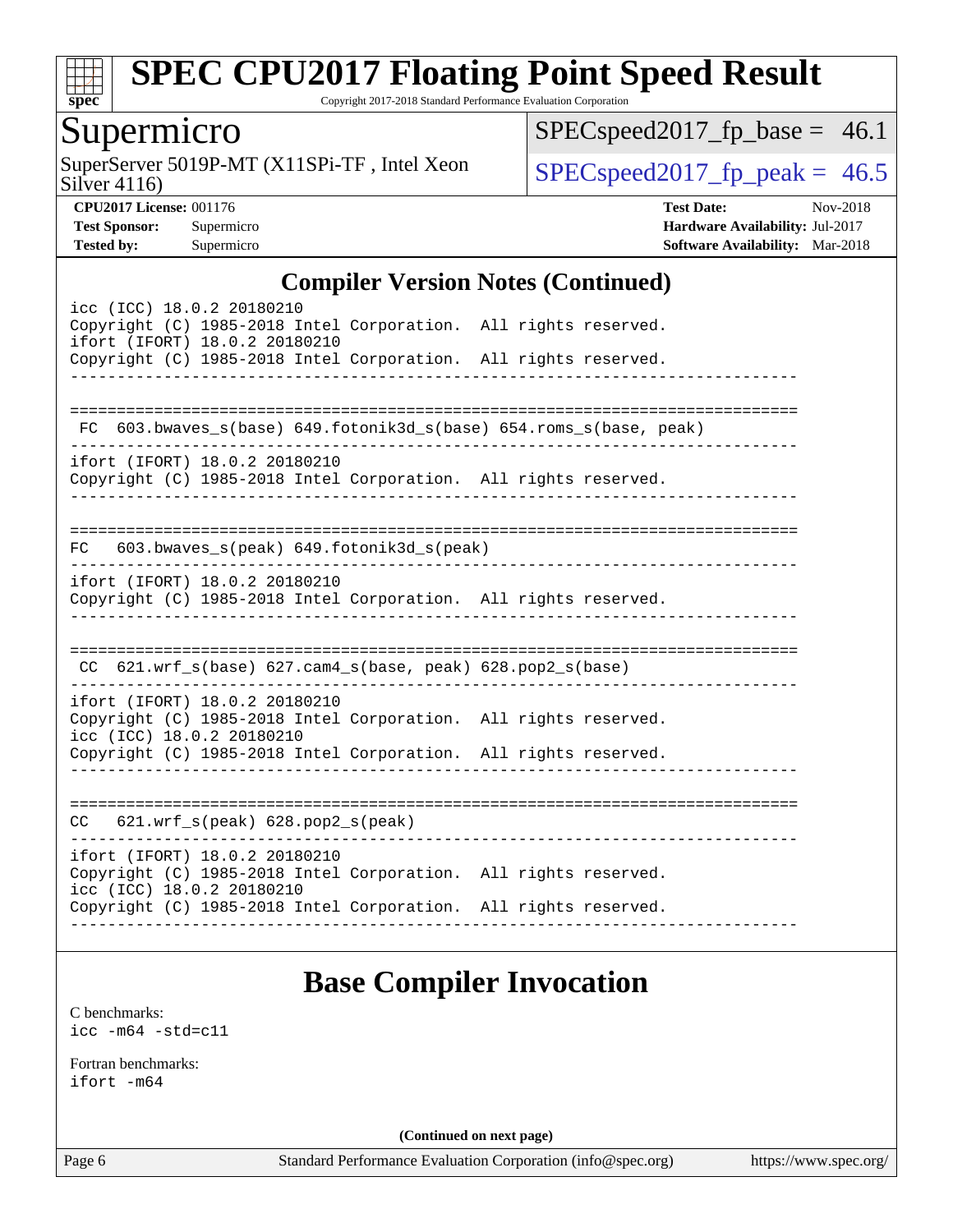

Copyright 2017-2018 Standard Performance Evaluation Corporation

## Supermicro

Silver 4116) SuperServer 5019P-MT (X11SPi-TF, Intel Xeon  $S^{2}$  SPECspeed 2017 fp\_peak = 46.5

 $SPECspeed2017<sub>fp</sub> base = 46.1$ 

**[Tested by:](http://www.spec.org/auto/cpu2017/Docs/result-fields.html#Testedby)** Supermicro **[Software Availability:](http://www.spec.org/auto/cpu2017/Docs/result-fields.html#SoftwareAvailability)** Mar-2018

**[CPU2017 License:](http://www.spec.org/auto/cpu2017/Docs/result-fields.html#CPU2017License)** 001176 **[Test Date:](http://www.spec.org/auto/cpu2017/Docs/result-fields.html#TestDate)** Nov-2018 **[Test Sponsor:](http://www.spec.org/auto/cpu2017/Docs/result-fields.html#TestSponsor)** Supermicro **[Hardware Availability:](http://www.spec.org/auto/cpu2017/Docs/result-fields.html#HardwareAvailability)** Jul-2017

## **[Base Compiler Invocation \(Continued\)](http://www.spec.org/auto/cpu2017/Docs/result-fields.html#BaseCompilerInvocation)**

[Benchmarks using both Fortran and C](http://www.spec.org/auto/cpu2017/Docs/result-fields.html#BenchmarksusingbothFortranandC): [ifort -m64](http://www.spec.org/cpu2017/results/res2018q4/cpu2017-20181112-09658.flags.html#user_CC_FCbase_intel_ifort_64bit_24f2bb282fbaeffd6157abe4f878425411749daecae9a33200eee2bee2fe76f3b89351d69a8130dd5949958ce389cf37ff59a95e7a40d588e8d3a57e0c3fd751) [icc -m64 -std=c11](http://www.spec.org/cpu2017/results/res2018q4/cpu2017-20181112-09658.flags.html#user_CC_FCbase_intel_icc_64bit_c11_33ee0cdaae7deeeab2a9725423ba97205ce30f63b9926c2519791662299b76a0318f32ddfffdc46587804de3178b4f9328c46fa7c2b0cd779d7a61945c91cd35)

[Benchmarks using Fortran, C, and C++:](http://www.spec.org/auto/cpu2017/Docs/result-fields.html#BenchmarksusingFortranCandCXX) [icpc -m64](http://www.spec.org/cpu2017/results/res2018q4/cpu2017-20181112-09658.flags.html#user_CC_CXX_FCbase_intel_icpc_64bit_4ecb2543ae3f1412ef961e0650ca070fec7b7afdcd6ed48761b84423119d1bf6bdf5cad15b44d48e7256388bc77273b966e5eb805aefd121eb22e9299b2ec9d9) [icc -m64 -std=c11](http://www.spec.org/cpu2017/results/res2018q4/cpu2017-20181112-09658.flags.html#user_CC_CXX_FCbase_intel_icc_64bit_c11_33ee0cdaae7deeeab2a9725423ba97205ce30f63b9926c2519791662299b76a0318f32ddfffdc46587804de3178b4f9328c46fa7c2b0cd779d7a61945c91cd35) [ifort -m64](http://www.spec.org/cpu2017/results/res2018q4/cpu2017-20181112-09658.flags.html#user_CC_CXX_FCbase_intel_ifort_64bit_24f2bb282fbaeffd6157abe4f878425411749daecae9a33200eee2bee2fe76f3b89351d69a8130dd5949958ce389cf37ff59a95e7a40d588e8d3a57e0c3fd751)

### **[Base Portability Flags](http://www.spec.org/auto/cpu2017/Docs/result-fields.html#BasePortabilityFlags)**

 603.bwaves\_s: [-DSPEC\\_LP64](http://www.spec.org/cpu2017/results/res2018q4/cpu2017-20181112-09658.flags.html#suite_basePORTABILITY603_bwaves_s_DSPEC_LP64) 607.cactuBSSN\_s: [-DSPEC\\_LP64](http://www.spec.org/cpu2017/results/res2018q4/cpu2017-20181112-09658.flags.html#suite_basePORTABILITY607_cactuBSSN_s_DSPEC_LP64) 619.lbm\_s: [-DSPEC\\_LP64](http://www.spec.org/cpu2017/results/res2018q4/cpu2017-20181112-09658.flags.html#suite_basePORTABILITY619_lbm_s_DSPEC_LP64) 621.wrf\_s: [-DSPEC\\_LP64](http://www.spec.org/cpu2017/results/res2018q4/cpu2017-20181112-09658.flags.html#suite_basePORTABILITY621_wrf_s_DSPEC_LP64) [-DSPEC\\_CASE\\_FLAG](http://www.spec.org/cpu2017/results/res2018q4/cpu2017-20181112-09658.flags.html#b621.wrf_s_baseCPORTABILITY_DSPEC_CASE_FLAG) [-convert big\\_endian](http://www.spec.org/cpu2017/results/res2018q4/cpu2017-20181112-09658.flags.html#user_baseFPORTABILITY621_wrf_s_convert_big_endian_c3194028bc08c63ac5d04de18c48ce6d347e4e562e8892b8bdbdc0214820426deb8554edfa529a3fb25a586e65a3d812c835984020483e7e73212c4d31a38223) 627.cam4\_s: [-DSPEC\\_LP64](http://www.spec.org/cpu2017/results/res2018q4/cpu2017-20181112-09658.flags.html#suite_basePORTABILITY627_cam4_s_DSPEC_LP64) [-DSPEC\\_CASE\\_FLAG](http://www.spec.org/cpu2017/results/res2018q4/cpu2017-20181112-09658.flags.html#b627.cam4_s_baseCPORTABILITY_DSPEC_CASE_FLAG) 628.pop2\_s: [-DSPEC\\_LP64](http://www.spec.org/cpu2017/results/res2018q4/cpu2017-20181112-09658.flags.html#suite_basePORTABILITY628_pop2_s_DSPEC_LP64) [-DSPEC\\_CASE\\_FLAG](http://www.spec.org/cpu2017/results/res2018q4/cpu2017-20181112-09658.flags.html#b628.pop2_s_baseCPORTABILITY_DSPEC_CASE_FLAG) [-convert big\\_endian](http://www.spec.org/cpu2017/results/res2018q4/cpu2017-20181112-09658.flags.html#user_baseFPORTABILITY628_pop2_s_convert_big_endian_c3194028bc08c63ac5d04de18c48ce6d347e4e562e8892b8bdbdc0214820426deb8554edfa529a3fb25a586e65a3d812c835984020483e7e73212c4d31a38223) [-assume byterecl](http://www.spec.org/cpu2017/results/res2018q4/cpu2017-20181112-09658.flags.html#user_baseFPORTABILITY628_pop2_s_assume_byterecl_7e47d18b9513cf18525430bbf0f2177aa9bf368bc7a059c09b2c06a34b53bd3447c950d3f8d6c70e3faf3a05c8557d66a5798b567902e8849adc142926523472) 638.imagick\_s: [-DSPEC\\_LP64](http://www.spec.org/cpu2017/results/res2018q4/cpu2017-20181112-09658.flags.html#suite_basePORTABILITY638_imagick_s_DSPEC_LP64) 644.nab\_s: [-DSPEC\\_LP64](http://www.spec.org/cpu2017/results/res2018q4/cpu2017-20181112-09658.flags.html#suite_basePORTABILITY644_nab_s_DSPEC_LP64) 649.fotonik3d\_s: [-DSPEC\\_LP64](http://www.spec.org/cpu2017/results/res2018q4/cpu2017-20181112-09658.flags.html#suite_basePORTABILITY649_fotonik3d_s_DSPEC_LP64) 654.roms\_s: [-DSPEC\\_LP64](http://www.spec.org/cpu2017/results/res2018q4/cpu2017-20181112-09658.flags.html#suite_basePORTABILITY654_roms_s_DSPEC_LP64)

## **[Base Optimization Flags](http://www.spec.org/auto/cpu2017/Docs/result-fields.html#BaseOptimizationFlags)**

#### [C benchmarks](http://www.spec.org/auto/cpu2017/Docs/result-fields.html#Cbenchmarks):

[-Wl,-z,muldefs](http://www.spec.org/cpu2017/results/res2018q4/cpu2017-20181112-09658.flags.html#user_CCbase_link_force_multiple1_b4cbdb97b34bdee9ceefcfe54f4c8ea74255f0b02a4b23e853cdb0e18eb4525ac79b5a88067c842dd0ee6996c24547a27a4b99331201badda8798ef8a743f577) [-xCORE-AVX512](http://www.spec.org/cpu2017/results/res2018q4/cpu2017-20181112-09658.flags.html#user_CCbase_f-xCORE-AVX512) [-ipo](http://www.spec.org/cpu2017/results/res2018q4/cpu2017-20181112-09658.flags.html#user_CCbase_f-ipo) [-O3](http://www.spec.org/cpu2017/results/res2018q4/cpu2017-20181112-09658.flags.html#user_CCbase_f-O3) [-no-prec-div](http://www.spec.org/cpu2017/results/res2018q4/cpu2017-20181112-09658.flags.html#user_CCbase_f-no-prec-div) [-qopt-prefetch](http://www.spec.org/cpu2017/results/res2018q4/cpu2017-20181112-09658.flags.html#user_CCbase_f-qopt-prefetch) [-ffinite-math-only](http://www.spec.org/cpu2017/results/res2018q4/cpu2017-20181112-09658.flags.html#user_CCbase_f_finite_math_only_cb91587bd2077682c4b38af759c288ed7c732db004271a9512da14a4f8007909a5f1427ecbf1a0fb78ff2a814402c6114ac565ca162485bbcae155b5e4258871) [-qopt-mem-layout-trans=3](http://www.spec.org/cpu2017/results/res2018q4/cpu2017-20181112-09658.flags.html#user_CCbase_f-qopt-mem-layout-trans_de80db37974c74b1f0e20d883f0b675c88c3b01e9d123adea9b28688d64333345fb62bc4a798493513fdb68f60282f9a726aa07f478b2f7113531aecce732043) [-qopenmp](http://www.spec.org/cpu2017/results/res2018q4/cpu2017-20181112-09658.flags.html#user_CCbase_qopenmp_16be0c44f24f464004c6784a7acb94aca937f053568ce72f94b139a11c7c168634a55f6653758ddd83bcf7b8463e8028bb0b48b77bcddc6b78d5d95bb1df2967) [-DSPEC\\_OPENMP](http://www.spec.org/cpu2017/results/res2018q4/cpu2017-20181112-09658.flags.html#suite_CCbase_DSPEC_OPENMP) [-L/usr/local/je5.0.1-64/lib](http://www.spec.org/cpu2017/results/res2018q4/cpu2017-20181112-09658.flags.html#user_CCbase_jemalloc_link_path64_4b10a636b7bce113509b17f3bd0d6226c5fb2346b9178c2d0232c14f04ab830f976640479e5c33dc2bcbbdad86ecfb6634cbbd4418746f06f368b512fced5394) [-ljemalloc](http://www.spec.org/cpu2017/results/res2018q4/cpu2017-20181112-09658.flags.html#user_CCbase_jemalloc_link_lib_d1249b907c500fa1c0672f44f562e3d0f79738ae9e3c4a9c376d49f265a04b9c99b167ecedbf6711b3085be911c67ff61f150a17b3472be731631ba4d0471706)

[Fortran benchmarks](http://www.spec.org/auto/cpu2017/Docs/result-fields.html#Fortranbenchmarks):

[-Wl,-z,muldefs](http://www.spec.org/cpu2017/results/res2018q4/cpu2017-20181112-09658.flags.html#user_FCbase_link_force_multiple1_b4cbdb97b34bdee9ceefcfe54f4c8ea74255f0b02a4b23e853cdb0e18eb4525ac79b5a88067c842dd0ee6996c24547a27a4b99331201badda8798ef8a743f577) [-DSPEC\\_OPENMP](http://www.spec.org/cpu2017/results/res2018q4/cpu2017-20181112-09658.flags.html#suite_FCbase_DSPEC_OPENMP) [-xCORE-AVX512](http://www.spec.org/cpu2017/results/res2018q4/cpu2017-20181112-09658.flags.html#user_FCbase_f-xCORE-AVX512) [-ipo](http://www.spec.org/cpu2017/results/res2018q4/cpu2017-20181112-09658.flags.html#user_FCbase_f-ipo) [-O3](http://www.spec.org/cpu2017/results/res2018q4/cpu2017-20181112-09658.flags.html#user_FCbase_f-O3) [-no-prec-div](http://www.spec.org/cpu2017/results/res2018q4/cpu2017-20181112-09658.flags.html#user_FCbase_f-no-prec-div) [-qopt-prefetch](http://www.spec.org/cpu2017/results/res2018q4/cpu2017-20181112-09658.flags.html#user_FCbase_f-qopt-prefetch) [-ffinite-math-only](http://www.spec.org/cpu2017/results/res2018q4/cpu2017-20181112-09658.flags.html#user_FCbase_f_finite_math_only_cb91587bd2077682c4b38af759c288ed7c732db004271a9512da14a4f8007909a5f1427ecbf1a0fb78ff2a814402c6114ac565ca162485bbcae155b5e4258871) [-qopt-mem-layout-trans=3](http://www.spec.org/cpu2017/results/res2018q4/cpu2017-20181112-09658.flags.html#user_FCbase_f-qopt-mem-layout-trans_de80db37974c74b1f0e20d883f0b675c88c3b01e9d123adea9b28688d64333345fb62bc4a798493513fdb68f60282f9a726aa07f478b2f7113531aecce732043) [-qopenmp](http://www.spec.org/cpu2017/results/res2018q4/cpu2017-20181112-09658.flags.html#user_FCbase_qopenmp_16be0c44f24f464004c6784a7acb94aca937f053568ce72f94b139a11c7c168634a55f6653758ddd83bcf7b8463e8028bb0b48b77bcddc6b78d5d95bb1df2967) [-nostandard-realloc-lhs](http://www.spec.org/cpu2017/results/res2018q4/cpu2017-20181112-09658.flags.html#user_FCbase_f_2003_std_realloc_82b4557e90729c0f113870c07e44d33d6f5a304b4f63d4c15d2d0f1fab99f5daaed73bdb9275d9ae411527f28b936061aa8b9c8f2d63842963b95c9dd6426b8a) [-L/usr/local/je5.0.1-64/lib](http://www.spec.org/cpu2017/results/res2018q4/cpu2017-20181112-09658.flags.html#user_FCbase_jemalloc_link_path64_4b10a636b7bce113509b17f3bd0d6226c5fb2346b9178c2d0232c14f04ab830f976640479e5c33dc2bcbbdad86ecfb6634cbbd4418746f06f368b512fced5394) [-ljemalloc](http://www.spec.org/cpu2017/results/res2018q4/cpu2017-20181112-09658.flags.html#user_FCbase_jemalloc_link_lib_d1249b907c500fa1c0672f44f562e3d0f79738ae9e3c4a9c376d49f265a04b9c99b167ecedbf6711b3085be911c67ff61f150a17b3472be731631ba4d0471706)

#### [Benchmarks using both Fortran and C](http://www.spec.org/auto/cpu2017/Docs/result-fields.html#BenchmarksusingbothFortranandC):

[-Wl,-z,muldefs](http://www.spec.org/cpu2017/results/res2018q4/cpu2017-20181112-09658.flags.html#user_CC_FCbase_link_force_multiple1_b4cbdb97b34bdee9ceefcfe54f4c8ea74255f0b02a4b23e853cdb0e18eb4525ac79b5a88067c842dd0ee6996c24547a27a4b99331201badda8798ef8a743f577) [-xCORE-AVX512](http://www.spec.org/cpu2017/results/res2018q4/cpu2017-20181112-09658.flags.html#user_CC_FCbase_f-xCORE-AVX512) [-ipo](http://www.spec.org/cpu2017/results/res2018q4/cpu2017-20181112-09658.flags.html#user_CC_FCbase_f-ipo) [-O3](http://www.spec.org/cpu2017/results/res2018q4/cpu2017-20181112-09658.flags.html#user_CC_FCbase_f-O3) [-no-prec-div](http://www.spec.org/cpu2017/results/res2018q4/cpu2017-20181112-09658.flags.html#user_CC_FCbase_f-no-prec-div) [-qopt-prefetch](http://www.spec.org/cpu2017/results/res2018q4/cpu2017-20181112-09658.flags.html#user_CC_FCbase_f-qopt-prefetch) [-ffinite-math-only](http://www.spec.org/cpu2017/results/res2018q4/cpu2017-20181112-09658.flags.html#user_CC_FCbase_f_finite_math_only_cb91587bd2077682c4b38af759c288ed7c732db004271a9512da14a4f8007909a5f1427ecbf1a0fb78ff2a814402c6114ac565ca162485bbcae155b5e4258871) [-qopt-mem-layout-trans=3](http://www.spec.org/cpu2017/results/res2018q4/cpu2017-20181112-09658.flags.html#user_CC_FCbase_f-qopt-mem-layout-trans_de80db37974c74b1f0e20d883f0b675c88c3b01e9d123adea9b28688d64333345fb62bc4a798493513fdb68f60282f9a726aa07f478b2f7113531aecce732043) [-qopenmp](http://www.spec.org/cpu2017/results/res2018q4/cpu2017-20181112-09658.flags.html#user_CC_FCbase_qopenmp_16be0c44f24f464004c6784a7acb94aca937f053568ce72f94b139a11c7c168634a55f6653758ddd83bcf7b8463e8028bb0b48b77bcddc6b78d5d95bb1df2967) [-DSPEC\\_OPENMP](http://www.spec.org/cpu2017/results/res2018q4/cpu2017-20181112-09658.flags.html#suite_CC_FCbase_DSPEC_OPENMP) [-nostandard-realloc-lhs](http://www.spec.org/cpu2017/results/res2018q4/cpu2017-20181112-09658.flags.html#user_CC_FCbase_f_2003_std_realloc_82b4557e90729c0f113870c07e44d33d6f5a304b4f63d4c15d2d0f1fab99f5daaed73bdb9275d9ae411527f28b936061aa8b9c8f2d63842963b95c9dd6426b8a) [-L/usr/local/je5.0.1-64/lib](http://www.spec.org/cpu2017/results/res2018q4/cpu2017-20181112-09658.flags.html#user_CC_FCbase_jemalloc_link_path64_4b10a636b7bce113509b17f3bd0d6226c5fb2346b9178c2d0232c14f04ab830f976640479e5c33dc2bcbbdad86ecfb6634cbbd4418746f06f368b512fced5394) [-ljemalloc](http://www.spec.org/cpu2017/results/res2018q4/cpu2017-20181112-09658.flags.html#user_CC_FCbase_jemalloc_link_lib_d1249b907c500fa1c0672f44f562e3d0f79738ae9e3c4a9c376d49f265a04b9c99b167ecedbf6711b3085be911c67ff61f150a17b3472be731631ba4d0471706)

#### [Benchmarks using Fortran, C, and C++:](http://www.spec.org/auto/cpu2017/Docs/result-fields.html#BenchmarksusingFortranCandCXX)

```
-Wl,-z,muldefs -xCORE-AVX512 -ipo -O3 -no-prec-div -qopt-prefetch
-ffinite-math-only -qopt-mem-layout-trans=3 -qopenmp -DSPEC_OPENMP
-nostandard-realloc-lhs -L/usr/local/je5.0.1-64/lib -ljemalloc
```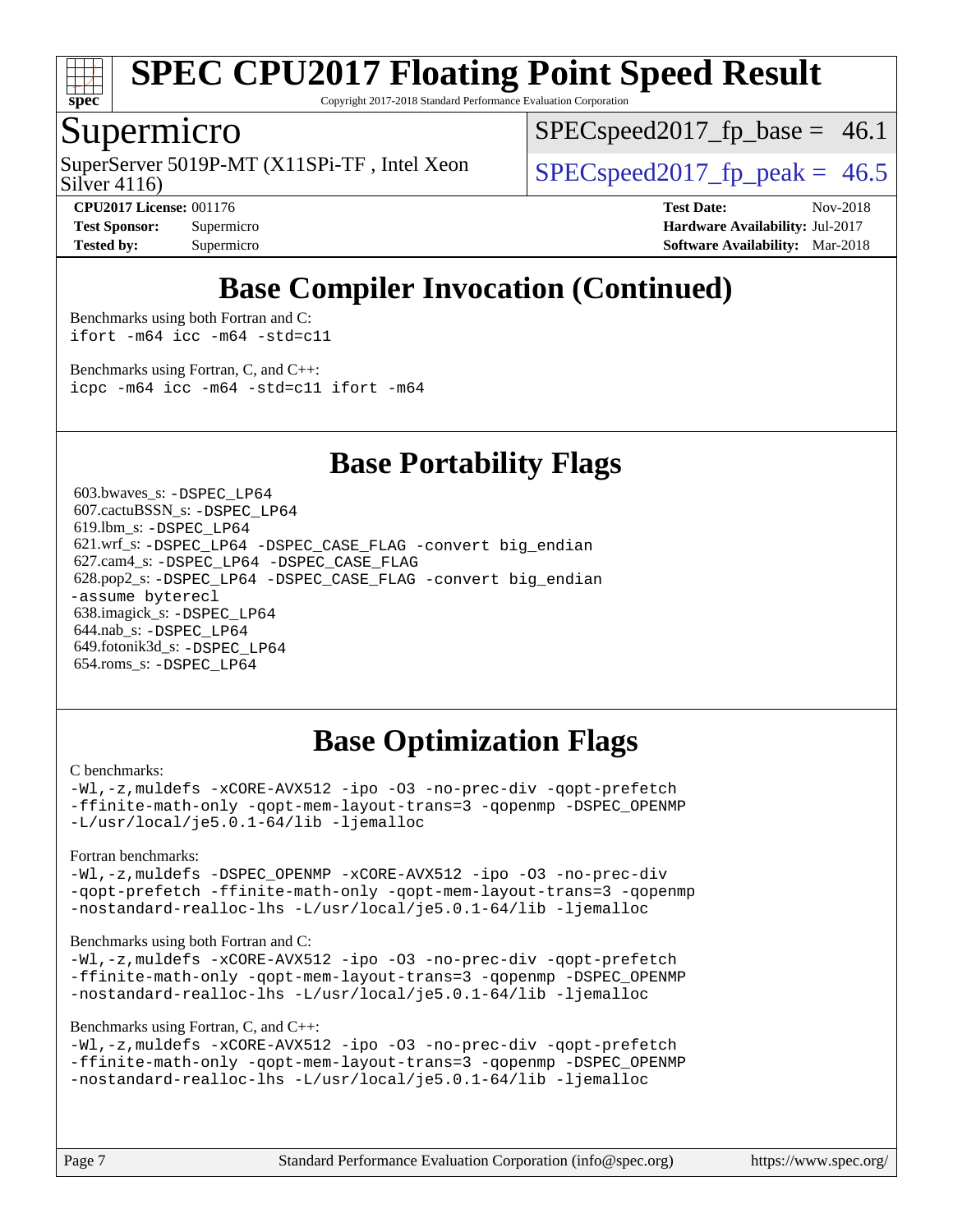

Copyright 2017-2018 Standard Performance Evaluation Corporation

### Supermicro

Silver 4116) SuperServer 5019P-MT (X11SPi-TF, Intel Xeon  $S^{2}$  SPECspeed 2017 fp\_peak = 46.5

 $SPECspeed2017_fp\_base = 46.1$ 

**[CPU2017 License:](http://www.spec.org/auto/cpu2017/Docs/result-fields.html#CPU2017License)** 001176 **[Test Date:](http://www.spec.org/auto/cpu2017/Docs/result-fields.html#TestDate)** Nov-2018 **[Test Sponsor:](http://www.spec.org/auto/cpu2017/Docs/result-fields.html#TestSponsor)** Supermicro **[Hardware Availability:](http://www.spec.org/auto/cpu2017/Docs/result-fields.html#HardwareAvailability)** Jul-2017 **[Tested by:](http://www.spec.org/auto/cpu2017/Docs/result-fields.html#Testedby)** Supermicro **[Software Availability:](http://www.spec.org/auto/cpu2017/Docs/result-fields.html#SoftwareAvailability)** Mar-2018

## **[Peak Compiler Invocation](http://www.spec.org/auto/cpu2017/Docs/result-fields.html#PeakCompilerInvocation)**

[C benchmarks](http://www.spec.org/auto/cpu2017/Docs/result-fields.html#Cbenchmarks): [icc -m64 -std=c11](http://www.spec.org/cpu2017/results/res2018q4/cpu2017-20181112-09658.flags.html#user_CCpeak_intel_icc_64bit_c11_33ee0cdaae7deeeab2a9725423ba97205ce30f63b9926c2519791662299b76a0318f32ddfffdc46587804de3178b4f9328c46fa7c2b0cd779d7a61945c91cd35)

[Fortran benchmarks:](http://www.spec.org/auto/cpu2017/Docs/result-fields.html#Fortranbenchmarks) [ifort -m64](http://www.spec.org/cpu2017/results/res2018q4/cpu2017-20181112-09658.flags.html#user_FCpeak_intel_ifort_64bit_24f2bb282fbaeffd6157abe4f878425411749daecae9a33200eee2bee2fe76f3b89351d69a8130dd5949958ce389cf37ff59a95e7a40d588e8d3a57e0c3fd751)

[Benchmarks using both Fortran and C](http://www.spec.org/auto/cpu2017/Docs/result-fields.html#BenchmarksusingbothFortranandC): [ifort -m64](http://www.spec.org/cpu2017/results/res2018q4/cpu2017-20181112-09658.flags.html#user_CC_FCpeak_intel_ifort_64bit_24f2bb282fbaeffd6157abe4f878425411749daecae9a33200eee2bee2fe76f3b89351d69a8130dd5949958ce389cf37ff59a95e7a40d588e8d3a57e0c3fd751) [icc -m64 -std=c11](http://www.spec.org/cpu2017/results/res2018q4/cpu2017-20181112-09658.flags.html#user_CC_FCpeak_intel_icc_64bit_c11_33ee0cdaae7deeeab2a9725423ba97205ce30f63b9926c2519791662299b76a0318f32ddfffdc46587804de3178b4f9328c46fa7c2b0cd779d7a61945c91cd35)

[Benchmarks using Fortran, C, and C++](http://www.spec.org/auto/cpu2017/Docs/result-fields.html#BenchmarksusingFortranCandCXX): [icpc -m64](http://www.spec.org/cpu2017/results/res2018q4/cpu2017-20181112-09658.flags.html#user_CC_CXX_FCpeak_intel_icpc_64bit_4ecb2543ae3f1412ef961e0650ca070fec7b7afdcd6ed48761b84423119d1bf6bdf5cad15b44d48e7256388bc77273b966e5eb805aefd121eb22e9299b2ec9d9) [icc -m64 -std=c11](http://www.spec.org/cpu2017/results/res2018q4/cpu2017-20181112-09658.flags.html#user_CC_CXX_FCpeak_intel_icc_64bit_c11_33ee0cdaae7deeeab2a9725423ba97205ce30f63b9926c2519791662299b76a0318f32ddfffdc46587804de3178b4f9328c46fa7c2b0cd779d7a61945c91cd35) [ifort -m64](http://www.spec.org/cpu2017/results/res2018q4/cpu2017-20181112-09658.flags.html#user_CC_CXX_FCpeak_intel_ifort_64bit_24f2bb282fbaeffd6157abe4f878425411749daecae9a33200eee2bee2fe76f3b89351d69a8130dd5949958ce389cf37ff59a95e7a40d588e8d3a57e0c3fd751)

## **[Peak Portability Flags](http://www.spec.org/auto/cpu2017/Docs/result-fields.html#PeakPortabilityFlags)**

Same as Base Portability Flags

## **[Peak Optimization Flags](http://www.spec.org/auto/cpu2017/Docs/result-fields.html#PeakOptimizationFlags)**

[C benchmarks](http://www.spec.org/auto/cpu2017/Docs/result-fields.html#Cbenchmarks):

 $619.$ lbm\_s: basepeak = yes

638.imagick\_s: basepeak = yes

 $644.nab$ <sub>S</sub>: basepeak = yes

[Fortran benchmarks](http://www.spec.org/auto/cpu2017/Docs/result-fields.html#Fortranbenchmarks):

603.bwaves\_s: basepeak = yes

 649.fotonik3d\_s: [-prof-gen](http://www.spec.org/cpu2017/results/res2018q4/cpu2017-20181112-09658.flags.html#user_peakPASS1_FFLAGSPASS1_LDFLAGS649_fotonik3d_s_prof_gen_5aa4926d6013ddb2a31985c654b3eb18169fc0c6952a63635c234f711e6e63dd76e94ad52365559451ec499a2cdb89e4dc58ba4c67ef54ca681ffbe1461d6b36)(pass 1) [-prof-use](http://www.spec.org/cpu2017/results/res2018q4/cpu2017-20181112-09658.flags.html#user_peakPASS2_FFLAGSPASS2_LDFLAGS649_fotonik3d_s_prof_use_1a21ceae95f36a2b53c25747139a6c16ca95bd9def2a207b4f0849963b97e94f5260e30a0c64f4bb623698870e679ca08317ef8150905d41bd88c6f78df73f19)(pass 2) [-DSPEC\\_SUPPRESS\\_OPENMP](http://www.spec.org/cpu2017/results/res2018q4/cpu2017-20181112-09658.flags.html#suite_peakPASS1_FOPTIMIZE649_fotonik3d_s_DSPEC_SUPPRESS_OPENMP) [-DSPEC\\_OPENMP](http://www.spec.org/cpu2017/results/res2018q4/cpu2017-20181112-09658.flags.html#suite_peakPASS2_FOPTIMIZE649_fotonik3d_s_DSPEC_OPENMP) [-O2](http://www.spec.org/cpu2017/results/res2018q4/cpu2017-20181112-09658.flags.html#user_peakPASS1_FOPTIMIZE649_fotonik3d_s_f-O2) [-xCORE-AVX512](http://www.spec.org/cpu2017/results/res2018q4/cpu2017-20181112-09658.flags.html#user_peakPASS2_FOPTIMIZE649_fotonik3d_s_f-xCORE-AVX512) [-qopt-prefetch](http://www.spec.org/cpu2017/results/res2018q4/cpu2017-20181112-09658.flags.html#user_peakPASS1_FOPTIMIZEPASS2_FOPTIMIZE649_fotonik3d_s_f-qopt-prefetch) [-ipo](http://www.spec.org/cpu2017/results/res2018q4/cpu2017-20181112-09658.flags.html#user_peakPASS2_FOPTIMIZE649_fotonik3d_s_f-ipo) [-O3](http://www.spec.org/cpu2017/results/res2018q4/cpu2017-20181112-09658.flags.html#user_peakPASS2_FOPTIMIZE649_fotonik3d_s_f-O3) [-ffinite-math-only](http://www.spec.org/cpu2017/results/res2018q4/cpu2017-20181112-09658.flags.html#user_peakPASS1_FOPTIMIZEPASS2_FOPTIMIZE649_fotonik3d_s_f_finite_math_only_cb91587bd2077682c4b38af759c288ed7c732db004271a9512da14a4f8007909a5f1427ecbf1a0fb78ff2a814402c6114ac565ca162485bbcae155b5e4258871) [-no-prec-div](http://www.spec.org/cpu2017/results/res2018q4/cpu2017-20181112-09658.flags.html#user_peakPASS2_FOPTIMIZE649_fotonik3d_s_f-no-prec-div) [-qopt-mem-layout-trans=3](http://www.spec.org/cpu2017/results/res2018q4/cpu2017-20181112-09658.flags.html#user_peakPASS1_FOPTIMIZEPASS2_FOPTIMIZE649_fotonik3d_s_f-qopt-mem-layout-trans_de80db37974c74b1f0e20d883f0b675c88c3b01e9d123adea9b28688d64333345fb62bc4a798493513fdb68f60282f9a726aa07f478b2f7113531aecce732043) [-qopenmp](http://www.spec.org/cpu2017/results/res2018q4/cpu2017-20181112-09658.flags.html#user_peakPASS2_FOPTIMIZE649_fotonik3d_s_qopenmp_16be0c44f24f464004c6784a7acb94aca937f053568ce72f94b139a11c7c168634a55f6653758ddd83bcf7b8463e8028bb0b48b77bcddc6b78d5d95bb1df2967) [-nostandard-realloc-lhs](http://www.spec.org/cpu2017/results/res2018q4/cpu2017-20181112-09658.flags.html#user_peakEXTRA_FOPTIMIZE649_fotonik3d_s_f_2003_std_realloc_82b4557e90729c0f113870c07e44d33d6f5a304b4f63d4c15d2d0f1fab99f5daaed73bdb9275d9ae411527f28b936061aa8b9c8f2d63842963b95c9dd6426b8a)

 654.roms\_s: [-DSPEC\\_OPENMP](http://www.spec.org/cpu2017/results/res2018q4/cpu2017-20181112-09658.flags.html#suite_peakFOPTIMIZE654_roms_s_DSPEC_OPENMP) [-xCORE-AVX512](http://www.spec.org/cpu2017/results/res2018q4/cpu2017-20181112-09658.flags.html#user_peakFOPTIMIZE654_roms_s_f-xCORE-AVX512) [-ipo](http://www.spec.org/cpu2017/results/res2018q4/cpu2017-20181112-09658.flags.html#user_peakFOPTIMIZE654_roms_s_f-ipo) [-O3](http://www.spec.org/cpu2017/results/res2018q4/cpu2017-20181112-09658.flags.html#user_peakFOPTIMIZE654_roms_s_f-O3) [-no-prec-div](http://www.spec.org/cpu2017/results/res2018q4/cpu2017-20181112-09658.flags.html#user_peakFOPTIMIZE654_roms_s_f-no-prec-div) [-qopt-prefetch](http://www.spec.org/cpu2017/results/res2018q4/cpu2017-20181112-09658.flags.html#user_peakFOPTIMIZE654_roms_s_f-qopt-prefetch) [-ffinite-math-only](http://www.spec.org/cpu2017/results/res2018q4/cpu2017-20181112-09658.flags.html#user_peakFOPTIMIZE654_roms_s_f_finite_math_only_cb91587bd2077682c4b38af759c288ed7c732db004271a9512da14a4f8007909a5f1427ecbf1a0fb78ff2a814402c6114ac565ca162485bbcae155b5e4258871) [-qopt-mem-layout-trans=3](http://www.spec.org/cpu2017/results/res2018q4/cpu2017-20181112-09658.flags.html#user_peakFOPTIMIZE654_roms_s_f-qopt-mem-layout-trans_de80db37974c74b1f0e20d883f0b675c88c3b01e9d123adea9b28688d64333345fb62bc4a798493513fdb68f60282f9a726aa07f478b2f7113531aecce732043) [-qopenmp](http://www.spec.org/cpu2017/results/res2018q4/cpu2017-20181112-09658.flags.html#user_peakFOPTIMIZE654_roms_s_qopenmp_16be0c44f24f464004c6784a7acb94aca937f053568ce72f94b139a11c7c168634a55f6653758ddd83bcf7b8463e8028bb0b48b77bcddc6b78d5d95bb1df2967) [-nostandard-realloc-lhs](http://www.spec.org/cpu2017/results/res2018q4/cpu2017-20181112-09658.flags.html#user_peakEXTRA_FOPTIMIZE654_roms_s_f_2003_std_realloc_82b4557e90729c0f113870c07e44d33d6f5a304b4f63d4c15d2d0f1fab99f5daaed73bdb9275d9ae411527f28b936061aa8b9c8f2d63842963b95c9dd6426b8a)

[Benchmarks using both Fortran and C](http://www.spec.org/auto/cpu2017/Docs/result-fields.html#BenchmarksusingbothFortranandC):

**(Continued on next page)**